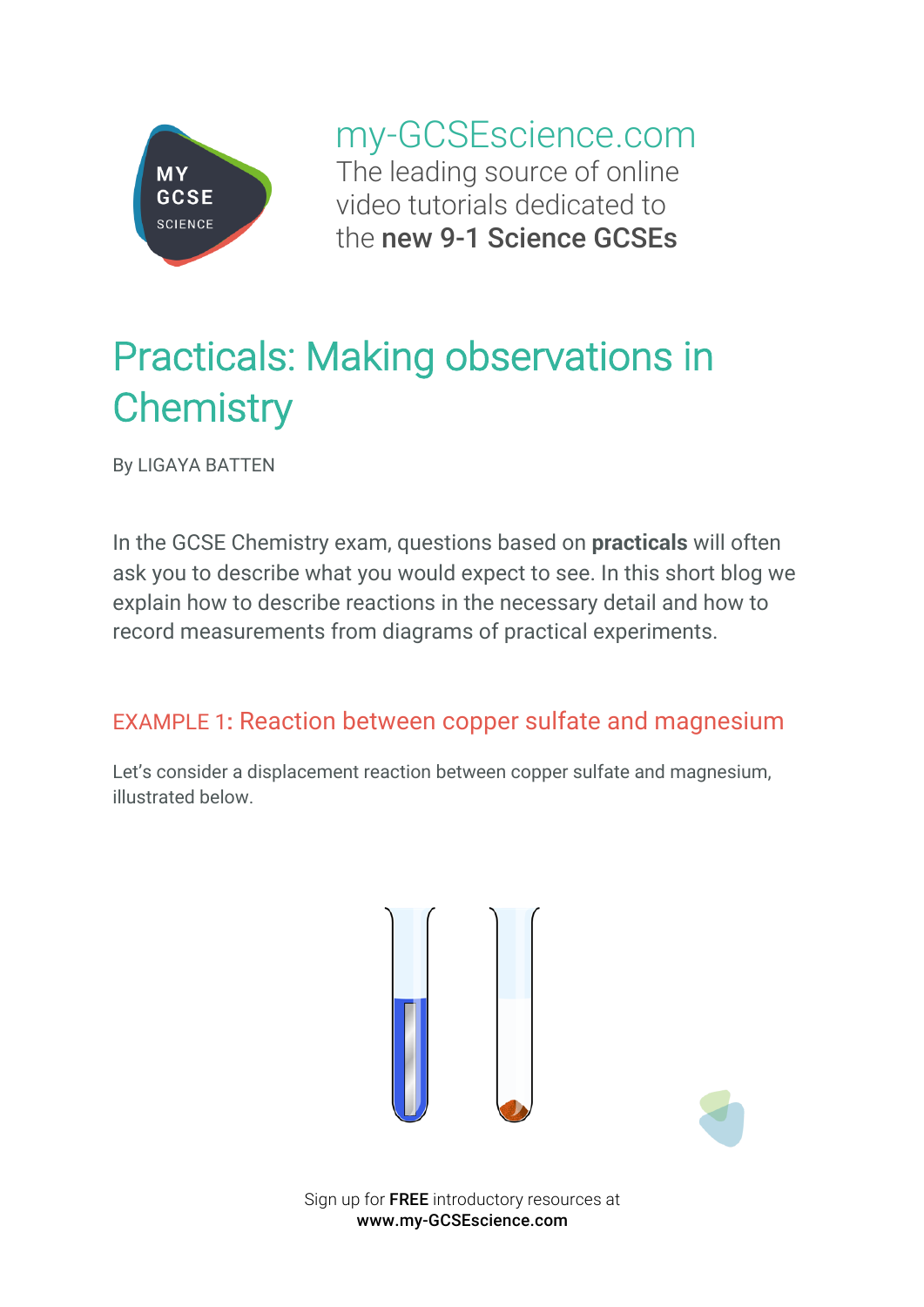In the exam, you may be asked to describe what you observe in this reaction.

Be careful not to give a really vague answer, like "it went colourless." That's not specific enough. What went colourless? What colour was it before? Did anything else happen?

A better answer would be something like "the solution changed from blue to colourless, the magnesium strip disappeared/dissolved and a red/orange solid was formed." This answer more precisely describes what both the solution and the solid looked like *before* and *after* the reaction took place – and will give you the full marks available.

## EXAMPLE 2**:** Reaction between a Group 1 metal and water

Another common question in the exam is to describe the reaction between a Group 1 metal and water. Exam questions often ask what would be observed in this reaction.

Answers normally accept two of the key observations: bubbles of (hydrogen) gas are produced/effervescence/fizzing; the metal floats on the water's surface and moves around; the metal dissolves/disappears; if universal indicator was added to the water, it would change from green (neutral) to blue or purple (alkali).

It really helps to remember these sorts of details about reactions. Because knowing them will help with follow-up questions such as writing a chemical equation for the reaction or adding state symbols to the equation.



## EXAMPLE 3**:** Measurements from a diagram

In the exam, you may be required to take a measurement from a diagram of a practical experiment.

For example, you might be asked to measure the amount of acid left in the burette at the end of a titration.